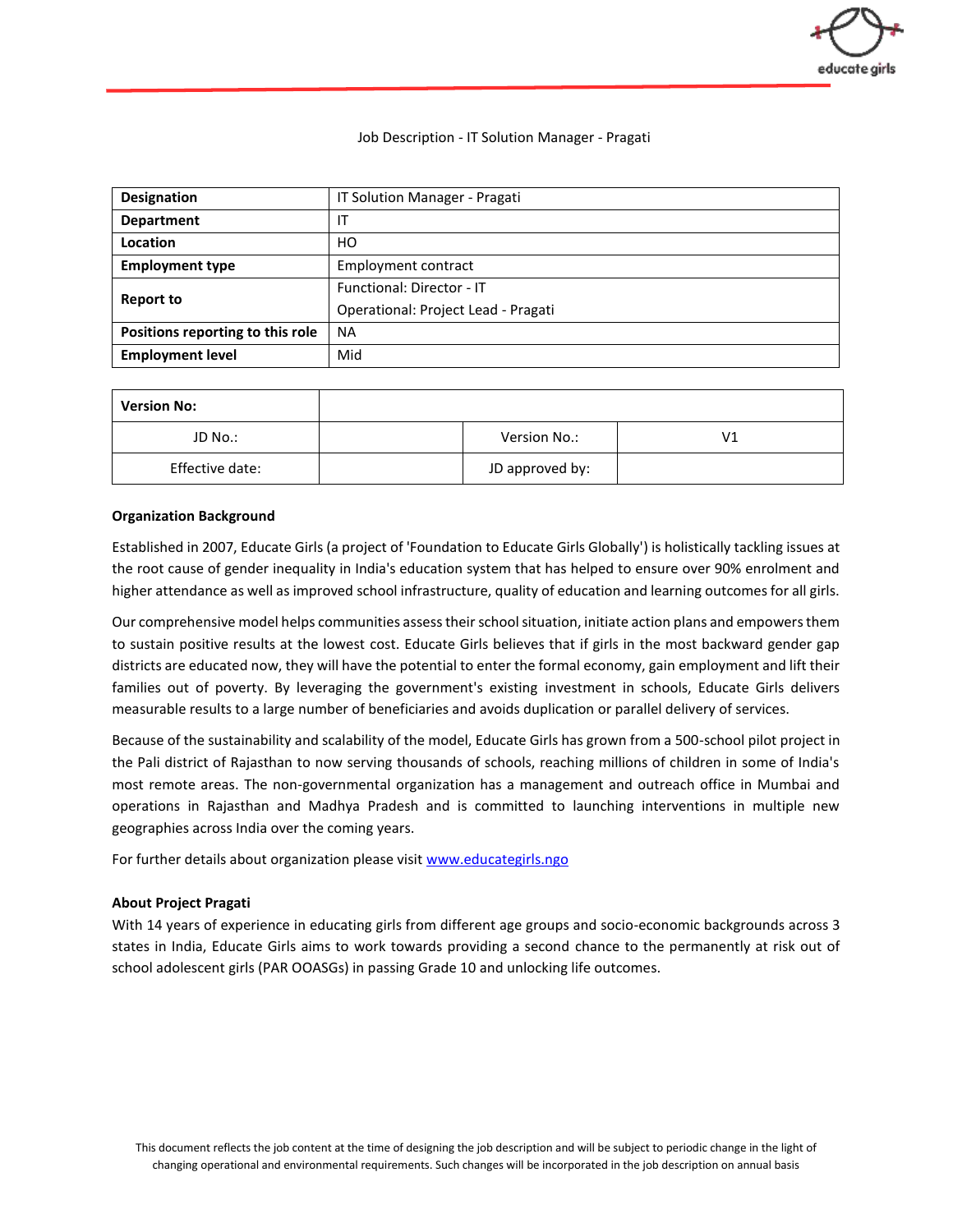

Through Project Pragati, Educate Girls aims to **reach 2 lakh PAR OOSAGs in India by 2026**, to provide them a flexible 'second chance' to pass Grade 10 through open schools (State / NIOS). In its pilot stage the goal for Pragati is to develop a **scalable, sustainable, cost effective, flexible and results-based model** that enables us to scale pan-India.

#### **Our Values**

| <b>Gender Equality</b> | Being able to treat people equally irrespective of gender                                 |  |  |
|------------------------|-------------------------------------------------------------------------------------------|--|--|
| Integrity              | Possess the ability to "know and do" what is right                                        |  |  |
| <b>Excellence</b>      | Being outstanding or extremely good, striving to lead by performance excellence           |  |  |
| Collaboration          | Working effectively and inclusively with a range of people both within and outside of the |  |  |
|                        | organization                                                                              |  |  |
| Empathy                | Being able to understand and share the feelings of another and use that understanding     |  |  |
|                        | to guide our actions                                                                      |  |  |

### **Our Competencies**

| <b>Strategic Thinking - Think big yet</b>            | <b>Taking Ownership - Feel</b> |                                                        | <b>Analytical Thinking - Stay true to</b> |
|------------------------------------------------------|--------------------------------|--------------------------------------------------------|-------------------------------------------|
| act focused                                          | responsible & accountable      |                                                        | your data                                 |
| <b>Developing Talent</b> – Growing and taking people |                                | <b>Ensuring Alignment</b> - Think differently but work |                                           |
| together                                             |                                |                                                        | together                                  |

# ✔ **Job Profile**

The **Pragati IT Solution Manager** will work directly with Director IT & Pragati Lead to fully and operationally manage any ongoing IT and tech activities pertaining to Project Pragati, and will be responsible for operationalization of all project management processes and best practices in the project. He/She will be involved from the ideation stage with tech vendors and partners in the project and will be accountable for developing, tracking & reporting on the detailed project plan, project risks & project budgets. In the medium and long-term, he/she is also expected to introduce project management best practices in the Pragati team and other stakeholders as required.

### ✔ **Areas of Responsibility:**

IT solutions manager role is to **manage, plan, coordinate, and supervise all activities related to the design, development, and implementation of different technical solutions and software applications used in Pragati ecosystem**

- 1. Participate in selection of information system solutions, considering functionality, data, security, integration, infrastructure and performance
- 2. Work collaboratively with the project / technical teams / vendors to ensure they have clear direction on the functions and design of the applications
- 3. Manage related projects based on project best practices
- 4. Report to the management stakeholders on ongoing project status, issues, risk & mitigating measures and seek decisions on changes and other corrective actions in the entire project lifecycle
- 5. Act as a single point of contact for project management teams of all technical service delivery providers and ensure consistent and transparent communication & understanding across various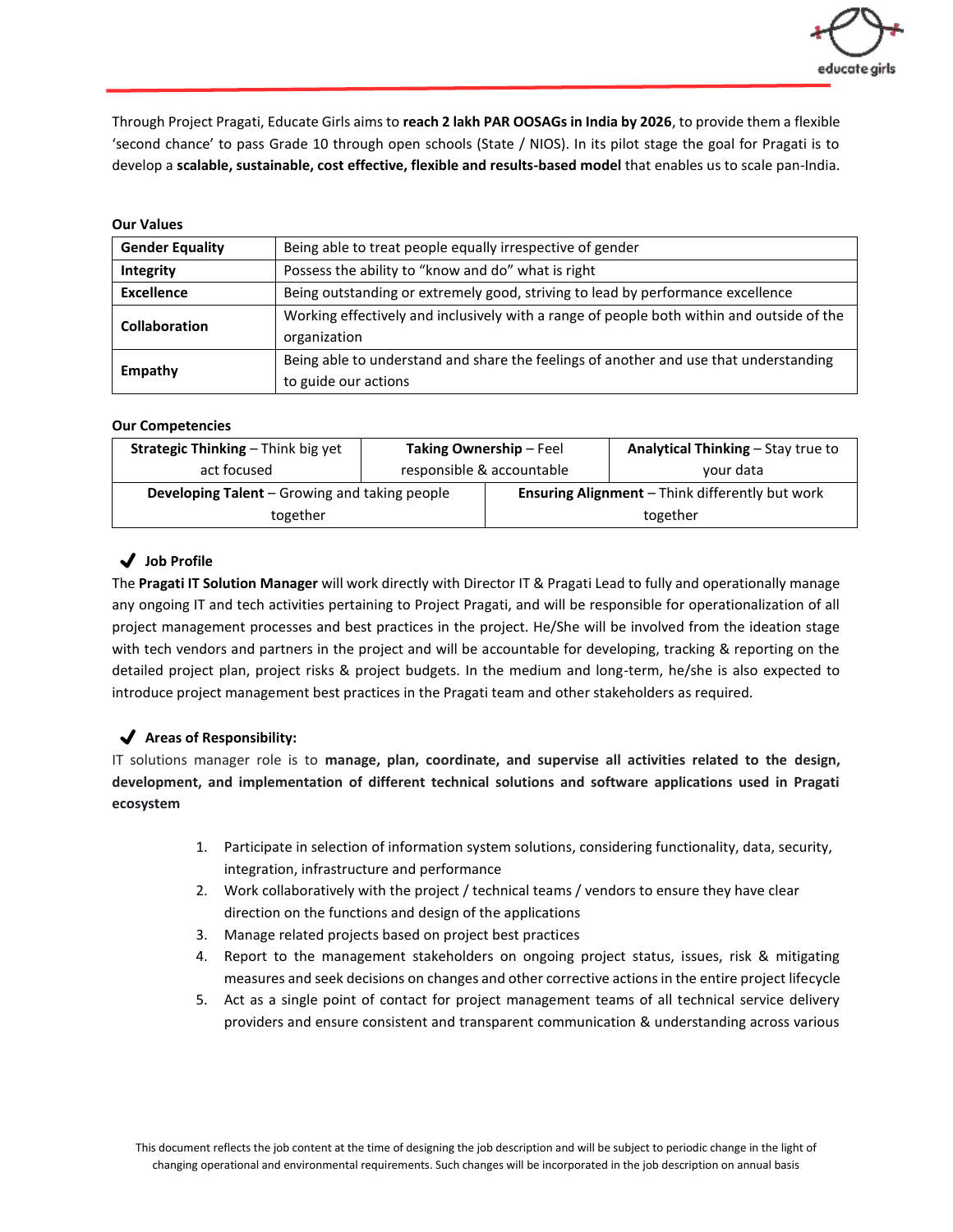

tech service providers regarding project scope, timelines, deliverables, and other project artifacts & processes

- 6. Coordinate and execute "end-to-end" Change requests (CR) as a main IT point of contact for Pragati business teams
- 7. Participate in maintaining and developing the current and future application architecture and design a structure that is stable and resilient
- 8. Responsible of incident management process for IT systems
- 9. Ensure deliveries of solutions and services against agreed formal contract mechanisms established with technology service partners within the set time and cost boundaries
- 10. Verifying the invoices presented by any tech service provider against the agreed and approved service requests / contracts.

# ✔ **Core Responsibilities**

- IT Project management
- Vendor delivery & SLA management
- Application support management

# ✔ **Liaise with:**

- Tech vendors
- Consulting partners
- Inter department within EG
- Pragati program & governance teams

# ✔ **Education Background:**

- Graduation or post-graduate degree in engineering/computer science/business administration is preferred
- Certification in one or more project management methodologies from universally recognized bodies is preferred

# ✔ **Work Experience:**

- At least 8-10 years of IT and IT project experience, preferably with 3-4 years experience in Education & Education Technology space.
- Candidates with 2-3 years experience in IT application & product development preferred
- Candidates with some experience of working in a multi-vendor service delivery envt with responsibility towards application management and support are preferred